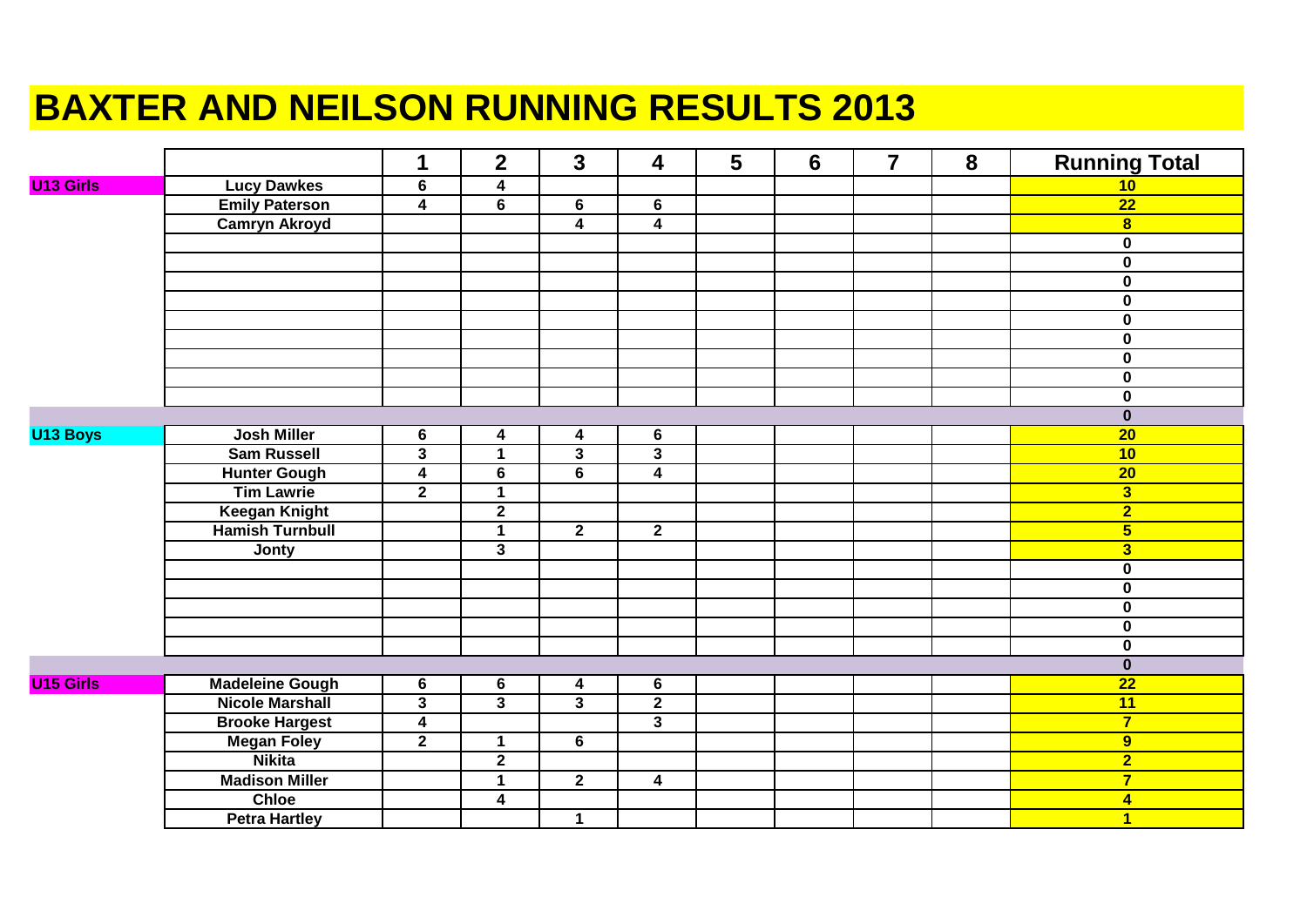|                  |                        |                         |                |                         |                         |  |  | $\mathbf 0$             |
|------------------|------------------------|-------------------------|----------------|-------------------------|-------------------------|--|--|-------------------------|
|                  |                        |                         |                |                         |                         |  |  | $\mathbf 0$             |
|                  |                        |                         |                |                         |                         |  |  | $\overline{\mathbf{0}}$ |
|                  |                        |                         |                |                         |                         |  |  | $\overline{\mathbf{0}}$ |
|                  |                        |                         |                |                         |                         |  |  | $\overline{\mathbf{0}}$ |
|                  |                        |                         |                |                         |                         |  |  | $\mathbf 0$             |
|                  |                        |                         |                |                         |                         |  |  | $\overline{\mathbf{0}}$ |
| U15 Boys         | <b>Kain Bowles</b>     | 6                       | 4              | $\mathbf{3}$            | $\overline{2}$          |  |  | 15                      |
|                  | <b>Samuel Miller</b>   | $\overline{\mathbf{4}}$ | 6              | $\overline{\mathbf{6}}$ | $\overline{4}$          |  |  | $\overline{20}$         |
|                  | <b>Mitchell Morris</b> | $\overline{3}$          | $\mathbf{3}$   | $\overline{4}$          | $\overline{6}$          |  |  | 16                      |
|                  | <b>Brayden Holland</b> | $\overline{2}$          | $\mathbf{1}$   | $\overline{2}$          | $\overline{3}$          |  |  | $\overline{\mathbf{8}}$ |
|                  | <b>Bradley Jenner</b>  | $\mathbf 1$             | $\mathbf{1}$   | $\mathbf{1}$            | $\overline{1}$          |  |  | $\overline{4}$          |
|                  | <b>Jordyn Whyte</b>    | $\mathbf 1$             | $\mathbf 1$    | $\mathbf 1$             | $\mathbf 1$             |  |  | $\overline{\mathbf{4}}$ |
|                  | <b>Ronan Ferguson</b>  | $\mathbf 1$             | $\mathbf{1}$   | $\overline{1}$          | $\overline{1}$          |  |  | $\overline{\mathbf{4}}$ |
|                  | Nepia Ruwhia           | $\mathbf{1}$            | $\mathbf 1$    |                         |                         |  |  | $\overline{2}$          |
|                  | <b>Corbin Strong</b>   | $\overline{1}$          | $\overline{2}$ |                         | $\mathbf 1$             |  |  | $\overline{4}$          |
|                  | <b>Taz O'Connell</b>   | $\mathbf{1}$            |                |                         |                         |  |  | $\overline{1}$          |
|                  | <b>Kyle Hartley</b>    | $\overline{1}$          |                |                         |                         |  |  | $\overline{1}$          |
|                  | <b>Daniel McManus</b>  |                         |                | $\mathbf{1}$            |                         |  |  | $\overline{1}$          |
|                  |                        |                         |                |                         |                         |  |  | $\mathbf 0$             |
|                  |                        |                         |                |                         |                         |  |  | $\overline{\mathbf{0}}$ |
|                  |                        |                         |                |                         |                         |  |  | $\mathbf 0$             |
|                  |                        |                         |                |                         |                         |  |  | $\mathbf 0$             |
|                  |                        |                         |                |                         |                         |  |  | $\mathbf 0$             |
|                  |                        |                         |                |                         |                         |  |  | $\overline{\mathbf{0}}$ |
| <b>U17 Girls</b> | <b>Lucy Timpany</b>    | $\overline{\mathbf{4}}$ | $\mathbf{3}$   | $\mathbf{3}$            | $\overline{2}$          |  |  | $\overline{12}$         |
|                  | <b>Makayla Smith</b>   | $\overline{2}$          | $\overline{4}$ | $\overline{4}$          | $\overline{4}$          |  |  | 14                      |
|                  | <b>Emma Cumming</b>    | $6\phantom{1}$          | 6              | 6                       | $6\phantom{1}$          |  |  | 24                      |
|                  | <b>Sheree Horne</b>    | $\overline{1}$          | $\overline{1}$ |                         | $\overline{1}$          |  |  | $\overline{\mathbf{3}}$ |
|                  | <b>Bronwyn Graham</b>  | $\overline{\mathbf{3}}$ | $\overline{2}$ | $\overline{2}$          | $\overline{\mathbf{3}}$ |  |  | 10                      |
|                  | <b>Rianna Maxwell</b>  |                         | $\mathbf 1$    | $\mathbf{1}$            | $\mathbf{1}$            |  |  | $\overline{\mathbf{3}}$ |
|                  | <b>Aly Doherty</b>     |                         |                | $\overline{1}$          | $\overline{1}$          |  |  | $\overline{2}$          |
|                  |                        |                         |                |                         |                         |  |  | $\overline{\mathbf{0}}$ |
|                  |                        |                         |                |                         |                         |  |  | $\overline{\mathbf{0}}$ |
|                  |                        |                         |                |                         |                         |  |  | $\mathbf 0$             |
|                  |                        |                         |                |                         |                         |  |  | $\overline{\mathbf{0}}$ |
|                  |                        |                         |                |                         |                         |  |  | $\overline{\mathbf{0}}$ |
|                  |                        |                         |                |                         |                         |  |  | $\overline{\mathbf{0}}$ |
|                  |                        |                         |                |                         |                         |  |  | $\overline{\mathbf{0}}$ |